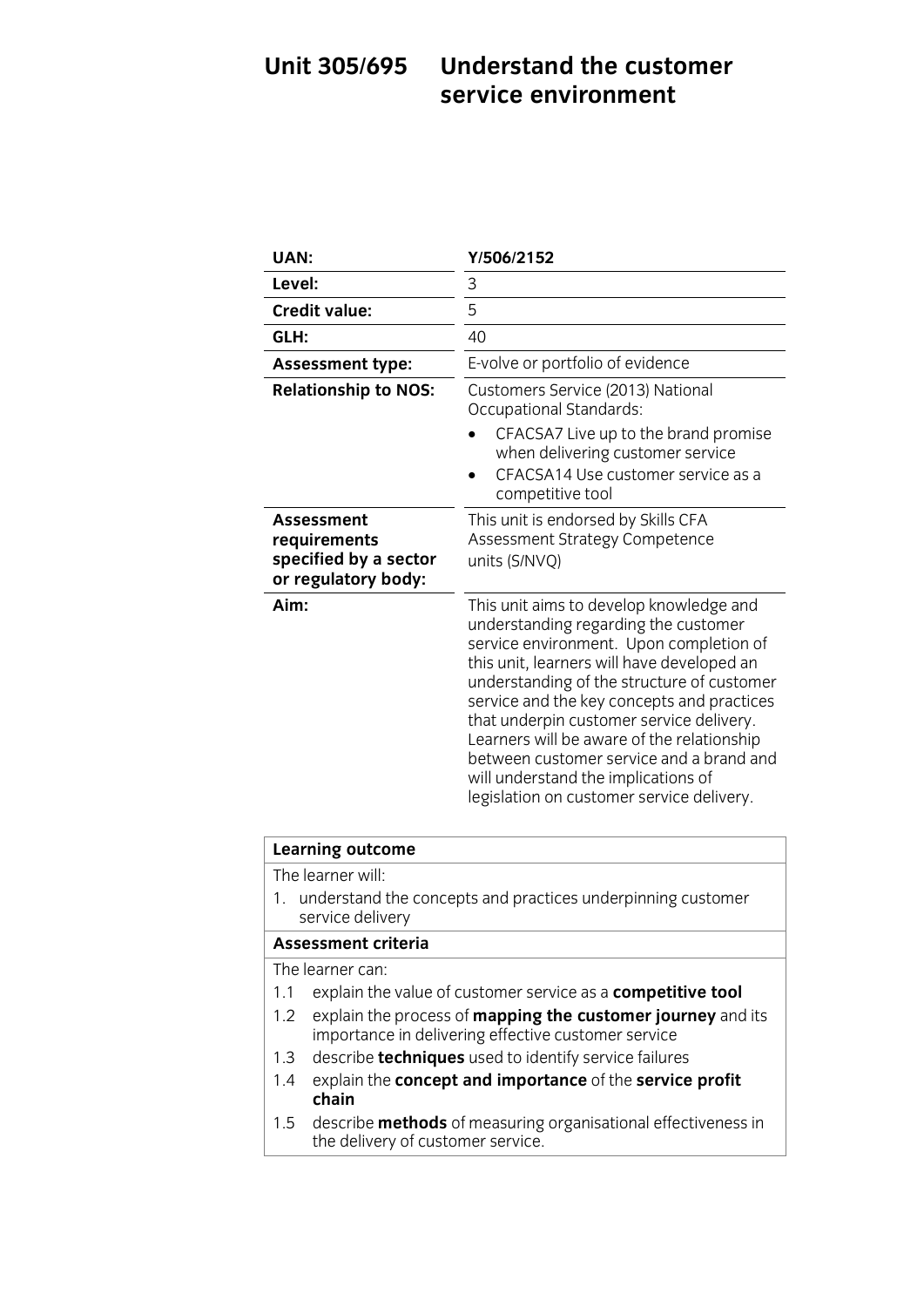# **Assessment guidance**

- **Competitive to a way in which an organisation meets or beats the service**<br>
offers of competitors
	- a way an organisation can create support and loyalty and<br>encourage retention encourage retention

- **Mapping the customer interactions**<br> **Mapping information to show customer interactions**<br> **A** way of gathering information to show customer transactions<br> **A** customer transaction
	- a strategy to show how a customer experiences the<br>organisation from first impressions to after service needs organisation from first impressions to after service needs

- **TECHNICIA**<br> **a** customer feedback
	- customer feedback
	- market research
	- sales figures
	- returns
	- staff monitoring
	- mystery shoppers
	- customer focus groups

- **SERVICE PROFITS -**<br> **Service profit chain establishes relationships between**<br> **Service customer lovalty customer satisfaction and** service, customer loyalty, customer satisfaction and profitability
	- $\bullet$  it shows how each link in the chain will affect the other

- **SERVICE:**<br> **•** to understand how each part of the organisation effects the other
	- to increase customer satisfaction and loyalty through<br>consistent service consistent service

### Methods:

- **Methods:**<br> **METHODS:**<br> **METHODS:** 
	- KPIs<br>• sale
	- sales/performance targets<br>• henchmarking against com
	- benchmarking against competitors<br>• analysing data ie customer feedbac
	- analysing data ie customer feedback, reports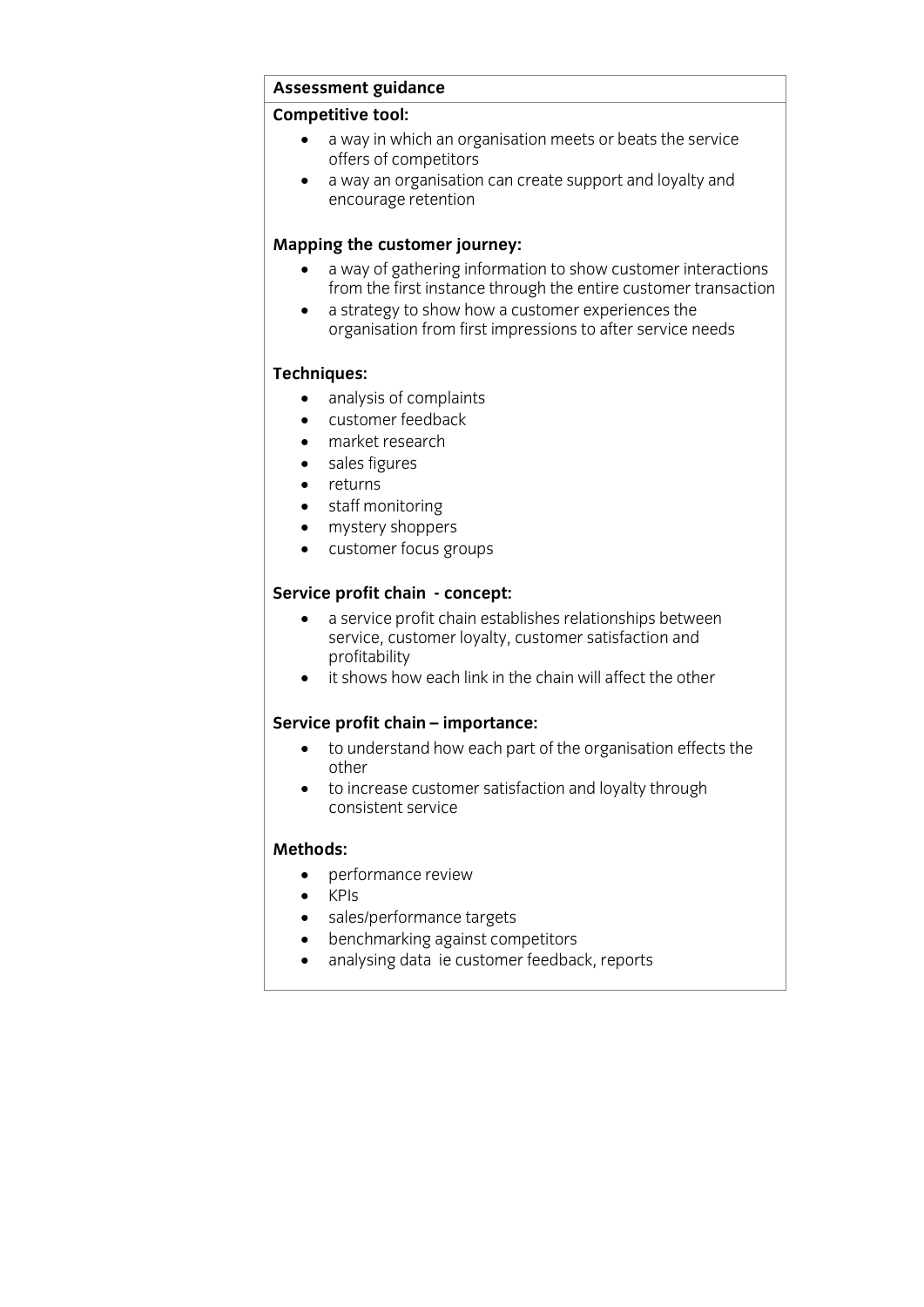## **Learning outcome**<br>The learner will:

The results: will 2. understand the relationship between customer service and a

### Assessment criteria

The learner can:

- 2.1 explain the importance of a **brand** to customers and to an organisation
- $2.2$ explain how branding can influence customers' perception of an organisation and its products and/or services
- explain the potential impact of good and poor customer service 2.3 explain the potential impact  $\frac{p}{q}$  on a brand <u>on a brand.</u><br>Taxonomia

# **Assessment guidance**

- **Brand:** the impression projected by an organisation
- used to give customers an idea of how the service will be delivered and what the organisation stands for
- $\bullet$  can include the way an organisation advertises, targets customers displays products customers, displays products

- **Influence complete**<br> **Influence customer's decision to buy products or use servi-**
	- affect a customer's decision to buy products or use services either positively or negatively

# **Learning outcome**<br>The learner will:

3. understand the structure of customer service

### Assessment criteria

The learner can:

- 3.1 explain the features of different **customer service models** and customer service standards
- $3.2$ explain the **relationship** between customer service and operational areas of an **organisation**
- explain the **relationship** between customer service and 3.3 explain the **relationship** between custo<br>**continuous improvement processes**
- 3.4 explain the costs and benefits of customer service to an organisation
- 3.5 explain the impact of organisational values on how customers create their expectations
- 3.6 explain how organisational values impact on meeting 3.6 explain how **organisational values** impact on meeting customer expectations.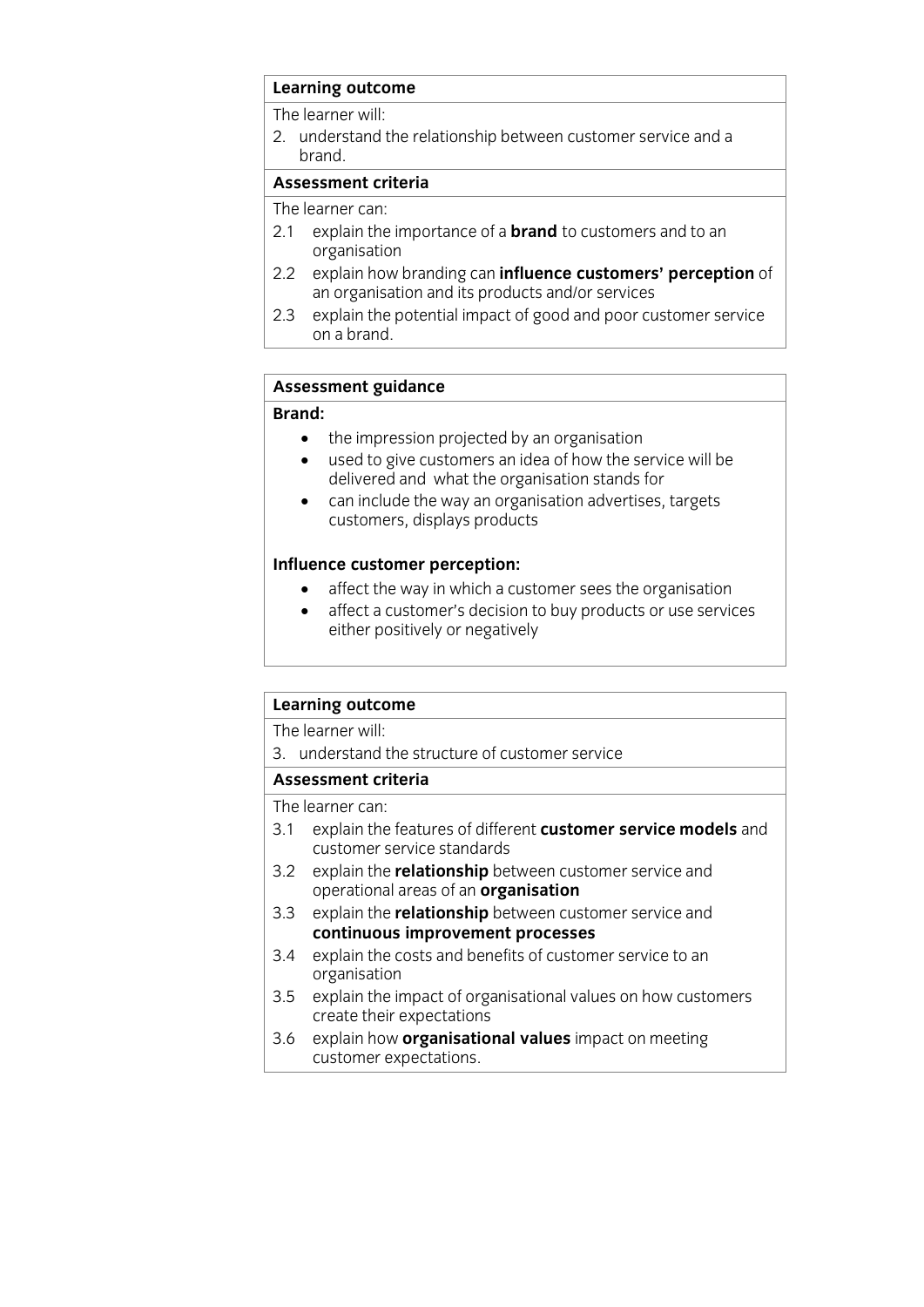## **Assessment guidance**

- customer focused model
	- sales focused model
	- customer experience model
	- price/convenience model

**3.2 Relationship:**<br>How customer service and its delivery effects the other areas of an  $\frac{1}{10}$  creanisation such as sales marketing finance distribution organisation such as sales, marketing, finance, distribution.

**3.3 Relationship**<br>How customer service effects an organisation's ability to improve. How customer service effects and organisation  $\frac{1}{2}$  ability to improve.

**Continuous improvement processes:** An ongoing effort to improve products, services and service offer. eg

- reviewing performance
- target setting
- implementing changes<br>• analysing feedback
- analysing feedback

- **CORGANISION**<br> **a** belief of how an organisation should be operated<br> **a** principles of delivery and service upheld throughous
	- principles of delivery and service upheld throughout the organisation

## **Learning outcome**<br>The learner will:

The results: This 4. understand the implications of legislation on customer service delivery<br>Assessment criteria

The learner can:

- 4.1 explain the implications of **consumer-related legislation** on  $c$ ustomer service delivery
- explain the implications of confidentiality and data protection 4.2 explain the implications of confidentiality and **data protection** information, <u>information</u>